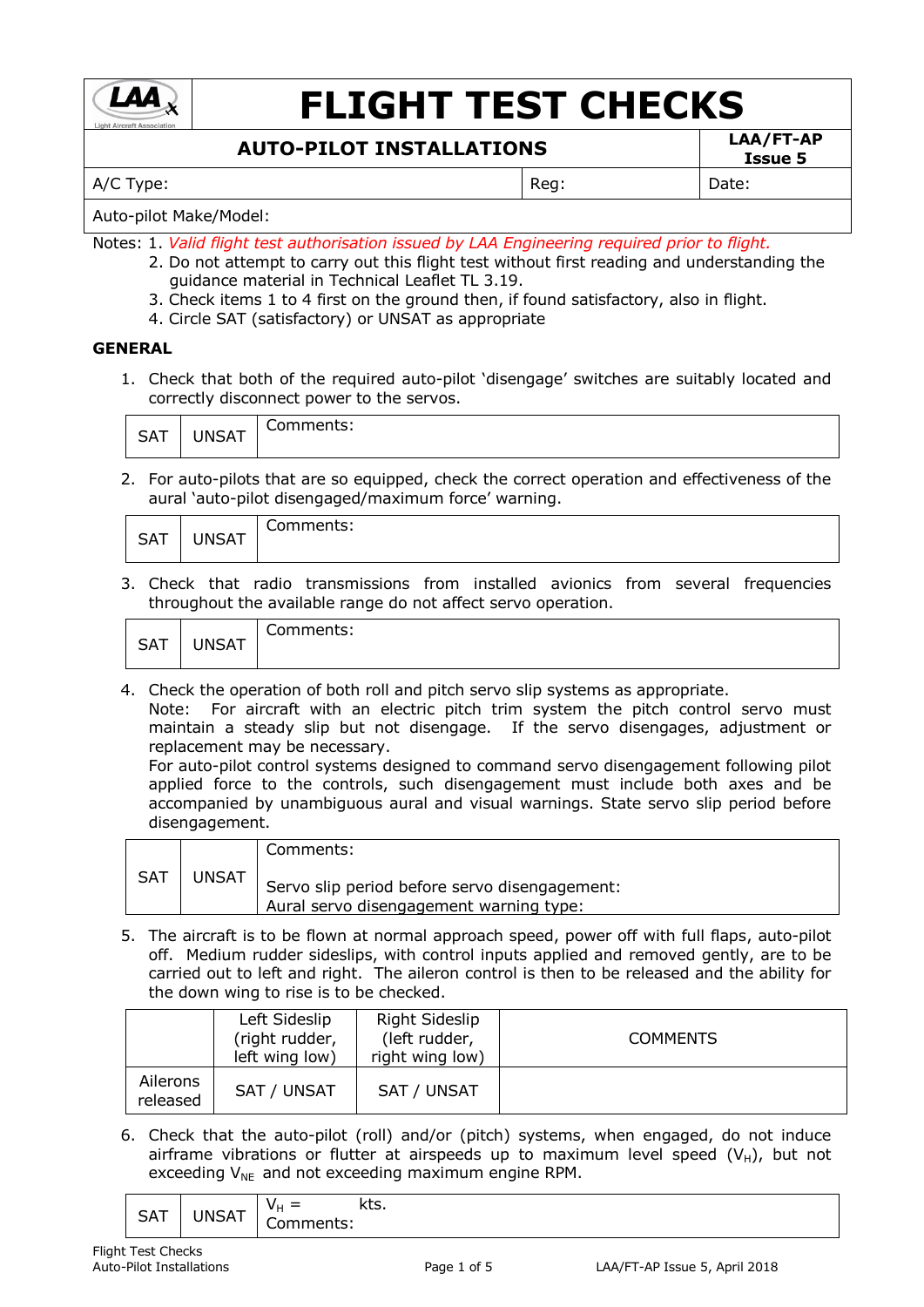#### **ROLL SPECIFIC FUNCTIONS**

7. Check that the auto-pilot (roll) system is able to maintain a wings-level and uniform rate turn condition to within  $\pm 10^{\circ}$  in normal use through light to moderate turbulence and that the correct system loop gain is set by ensuring that the auto-pilot (roll) system operates at a suitable rate but does not jitter.

|            |              | Comments: |
|------------|--------------|-----------|
| <b>SAT</b> | <b>UNSAT</b> |           |
|            |              |           |

8. Where coupled to a navigational system, check that the auto-pilot (roll) system is able to intercept and maintain a track, VOR, heading, etc. State the maximum angle off-track that the system is capable of acquiring the selected track.

| <b>SAT</b> | <b>UNSAT</b> | Comments: Max off-track acquisition angle achieved:<br>(Note: Max off-track acquisition angle possible is 180°) |
|------------|--------------|-----------------------------------------------------------------------------------------------------------------|
|------------|--------------|-----------------------------------------------------------------------------------------------------------------|

9. Check that with the auto-pilot (roll) servo at maximum deflection obtainable, by use of the auto-pilot roll control (if fitted), either in normal use or in the event of a malfunction (simulated servo runaway) the roll response is not excessive and does not cause extreme deviations in the flight path assuming that corrective action begins within a reasonable time. From level flight, if corrective action is taken four seconds after initiation of the simulated runaway, roll angle should not at any time exceed 60 degrees.

To be checked at a representative range of different airspeeds / power settings and in left and right hand roll directions.

Notes: 1. Where auto-pilot manual roll control is not fitted it is permissible to roll the aircraft to 60 degrees using the aircraft aileron control (auto-pilot engaged) then release it and record the time taken for the auto-pilot to return the aircraft to a wings level attitude. The time taken should be more than four seconds.

2. With an auto-pilot control system designed to command servo disengagement following servo slip, establish the minimum stick force to cause servo slip then, with the auto-pilot disengaged, apply and maintain this stick force to roll the aircraft from wings level flight and record the time taken to roll to 60 degrees angle of bank.

|     |              | Comments:                                    |         |
|-----|--------------|----------------------------------------------|---------|
| SAT | <b>UNSAT</b> |                                              |         |
|     |              | Measured time to roll through $60^{\circ}$ = | Seconds |

**PITCH SPECIFIC FUNCTIONS** Tick if not applicable  $\Box$  but remember to sign the declaration.

10. Check that the auto-pilot (pitch) system is able to maintain altitude in normal use to within  $\pm$  30 feet through light to moderate turbulence and that the correct system loop gain is set by ensuring that the system operates at a suitable rate but does not jitter and that the servo does not slip excessively. If adjusted from the initial setting, record below the final pitch stick force at servo slip.

|     |              | Max altitude excursion observed:<br>Comments: | feet. |
|-----|--------------|-----------------------------------------------|-------|
| SAT | <b>UNSAT</b> |                                               |       |
|     |              |                                               |       |
|     |              |                                               |       |

11. Where an auto-pilot (roll) system is also fitted, check that the auto-pilot (pitch) system is able to hold altitude to within  $\pm$  30 feet while entering, during and exiting rate one turns each way commanded by the auto-pilot (roll) system.

| <b>SAT</b> | <b>UNSAT</b> | Max altitude excursion observed:<br>Comments: | feet. |  |  |
|------------|--------------|-----------------------------------------------|-------|--|--|
|------------|--------------|-----------------------------------------------|-------|--|--|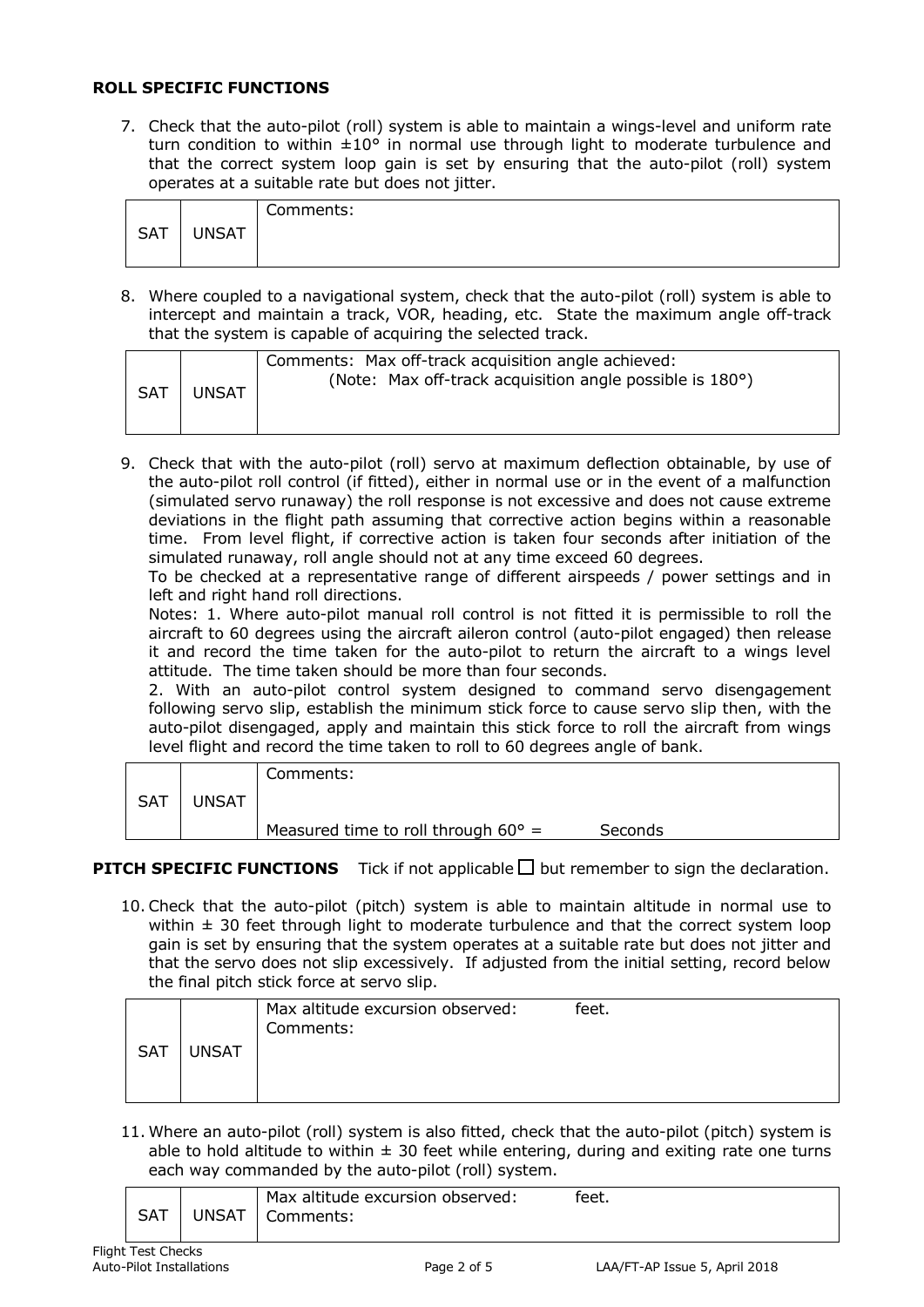12. If automatic pitch trim control is fitted, check that the pitch trim system operates in the correct sense to relieve loads on the auto-pilot (pitch) servo.

| CAT  | INICAT       | ∽         |
|------|--------------|-----------|
| 5A I | <b>INSAT</b> | Comments: |

13. Where no automatic pitch trim control is fitted, check that the pitch trim annunciator system is operating and in the correct sense.

|            |              | Comments: |
|------------|--------------|-----------|
| <b>SAT</b> | <b>UNSAT</b> |           |
|            |              |           |

14. Where no automatic pitch trim is fitted, from a trimmed airspeed of  $V_{S1}$  (stall speed, flaps up)  $\times$  2.0 and following gradual reduction of engine power, check that the altitude hold system will slip to prevent the airspeed from decaying to  $V_{S1} \times 1.2$ .

Record the minimum airspeed reached at auto-pilot servo slip and, following auto-pilot manual disengagement, comment on the out-of-trim stick force required to prevent excessive pitch rate and the resulting stick-free pitch rate.

Note: Where a pre-programmable airspeed limit protection feature is installed, for this test it must be temporarily disabled or set to a value below  $V_{S1}$ .

| <b>SAT</b> |              | $V_{S1}$ x 2.0 =       | kts/mph |                        |         |
|------------|--------------|------------------------|---------|------------------------|---------|
|            |              | $V_{S1}$ x 1.2 =       | kts/mph | Observed Min speed $=$ | kts/mph |
|            | <b>UNSAT</b> | Comments:              |         |                        |         |
|            |              | Out of trim forces:    |         |                        |         |
|            |              | Stick free pitch rate: |         |                        |         |

15. Where automatic climb and descent mode with vertical speed value selection is fitted, check that a representative range of rates of climb and descent achieved and maintained are within 20% of that selected.

|            |              | Comments: |
|------------|--------------|-----------|
| <b>SAT</b> | <b>UNSAT</b> |           |
|            |              |           |

16. Where automatic altitude capture mode is fitted, check that the altitude at which the aircraft levels and maintains is within  $\pm$  30 feet of that selected.

|            |              | Comments: |
|------------|--------------|-----------|
| <b>SAT</b> | <b>UNSAT</b> |           |
|            |              |           |

17. Where pre-programmable airspeed limit protection is available, when selecting the maximum vertical rate setting available for the equipment without changing the power setting, check that the steady speed in climb and descent is limited by an airspeed of no less than  $V_{S1} \times 1.5$  in the climb and no more than  $V_{NE} \times 0.9$  in the descent.

|              | Maximum Vertical Rate Set =<br>fpm |         |                          |         |
|--------------|------------------------------------|---------|--------------------------|---------|
| <b>UNSAT</b> | $V_{S1}$ x 1.5 =                   | kts/mph | Steady climb speed $=$   | kts/mph |
|              | $V_{NE}$ x 0.9 =                   | kts/mph | Steady descent speed $=$ | kts/mph |
| Comments:    |                                    |         |                          |         |
|              |                                    |         |                          |         |
|              |                                    |         |                          |         |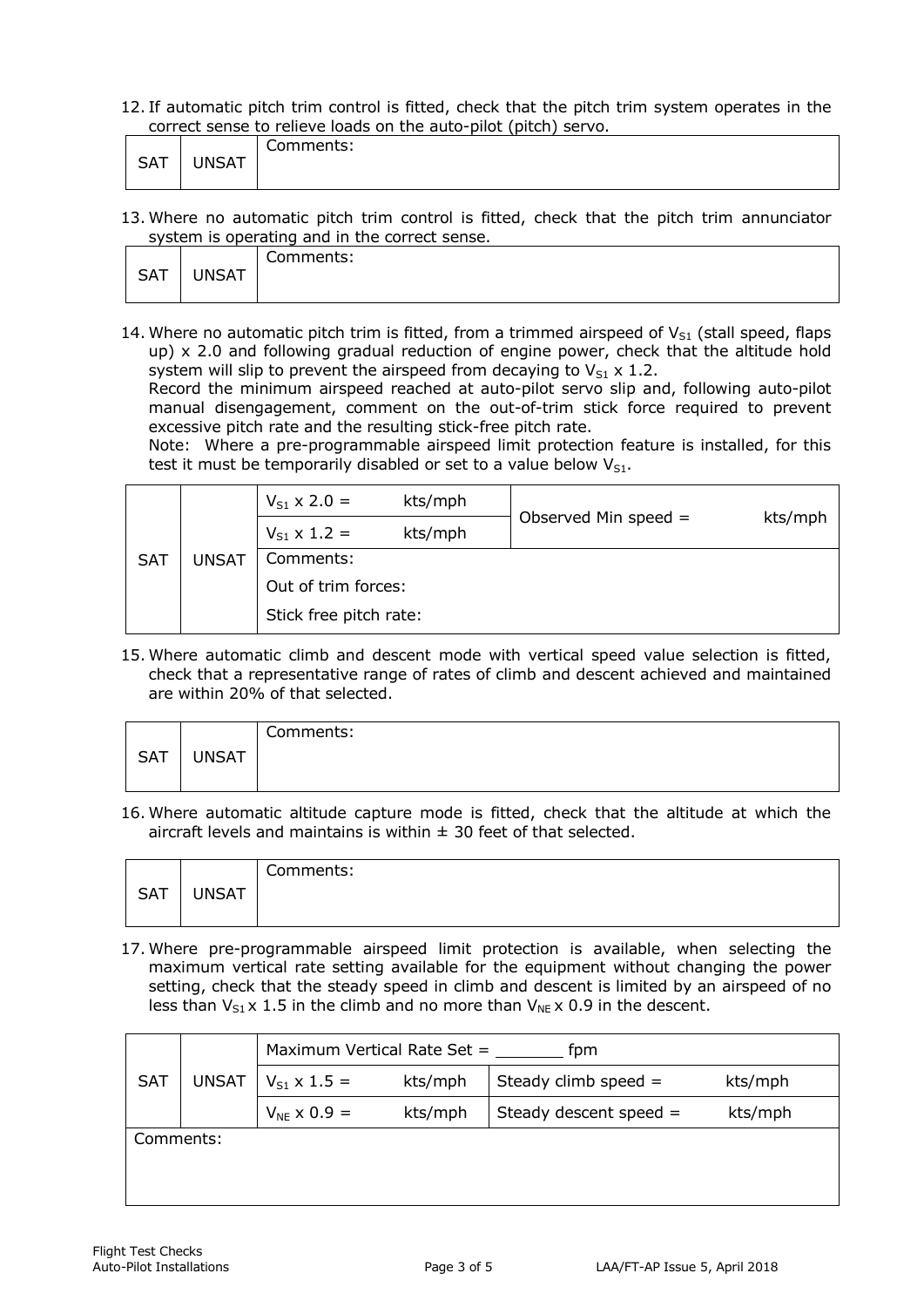18. Where automatic climb and descent mode *without* pre-programmable airspeed limit protection is fitted, check that when the maximum vertical speed setting is selected, from normal trimmed cruise speed and with full power applied, the aircraft will not slow to less than  $V_{51}$  x 1.5 in the climb nor when at idle power the aircraft will not accelerate to more than  $V_{NE} \times 0.9$  in the descent.

| <b>SAT</b> | <b>UNSAT</b> | $V_{S1} \times 1.5 =$ | kts/mph | Observed Min climb speed =     | kts/mph |
|------------|--------------|-----------------------|---------|--------------------------------|---------|
|            |              | $V_{NE}$ x 0.9 =      | kts/mph | Observed Max descent speed $=$ | kts/mph |
| Comments:  |              |                       |         |                                |         |
|            |              |                       |         |                                |         |

19. By use of the auto-pilot climb or descent control, if fitted, set to the maximum rate obtainable, either in normal use or in the event of a malfunction (simulated auto-pilot servo runaway) check that the pitch response is not excessive and does not cause extreme deviations in the flight path assuming that corrective action begins within a reasonable time.

From level flight, if corrective action is taken 4 seconds after initiation of the simulated auto-pilot servo runaway, pitch change should not at any time exceed 20 degrees. To be checked at a representative range of different airspeeds / power settings and in both pitch-up and pitch-down directions.

|            |              | Comments: |
|------------|--------------|-----------|
| <b>SAT</b> | <b>JNSAT</b> |           |
|            |              |           |

20. Note: For this test item, guard or gently hold the control column without applying force to it in readiness for rapid pitching.

Where electric pitch trim is fitted, from trimmed level flight, simulate a pitch trim runaway by operating the pitch trim nose up continuously until 4 seconds *after* the aircraft begins to pitch and check at a representative range of airspeeds, but initially at a low speed for safety reasons, that there is no hazardous effect - e.g. extreme stick force, pitch rate, aircraft attitude, etc. Check that the auto-pilot (pitch) system servo slips but does not disengage. If the servo disengages, adjustment or replacement may be necessary.

Note: For auto-pilot control systems designed to command servo disengagement following servo slip, expect this to occur before the pitch trim running time is complete. Verify that the aural and visual warnings are triggered at automatic disengagement. Repeat these checks with nose down trim.

Before re-trimming, return the aircraft to level flight and its original speed and, while holding the control column to prevent sudden pitching, manually disengage the auto-pilot and comment on the out-of-trim stick force required to maintain steady level flight and then, by gently releasing the controls, the resulting stick-free pitch rate, nose up and down.

| Comments:              |
|------------------------|
| Out of trim force:     |
| Stick free pitch rate: |
| <b>UNSAT</b>           |